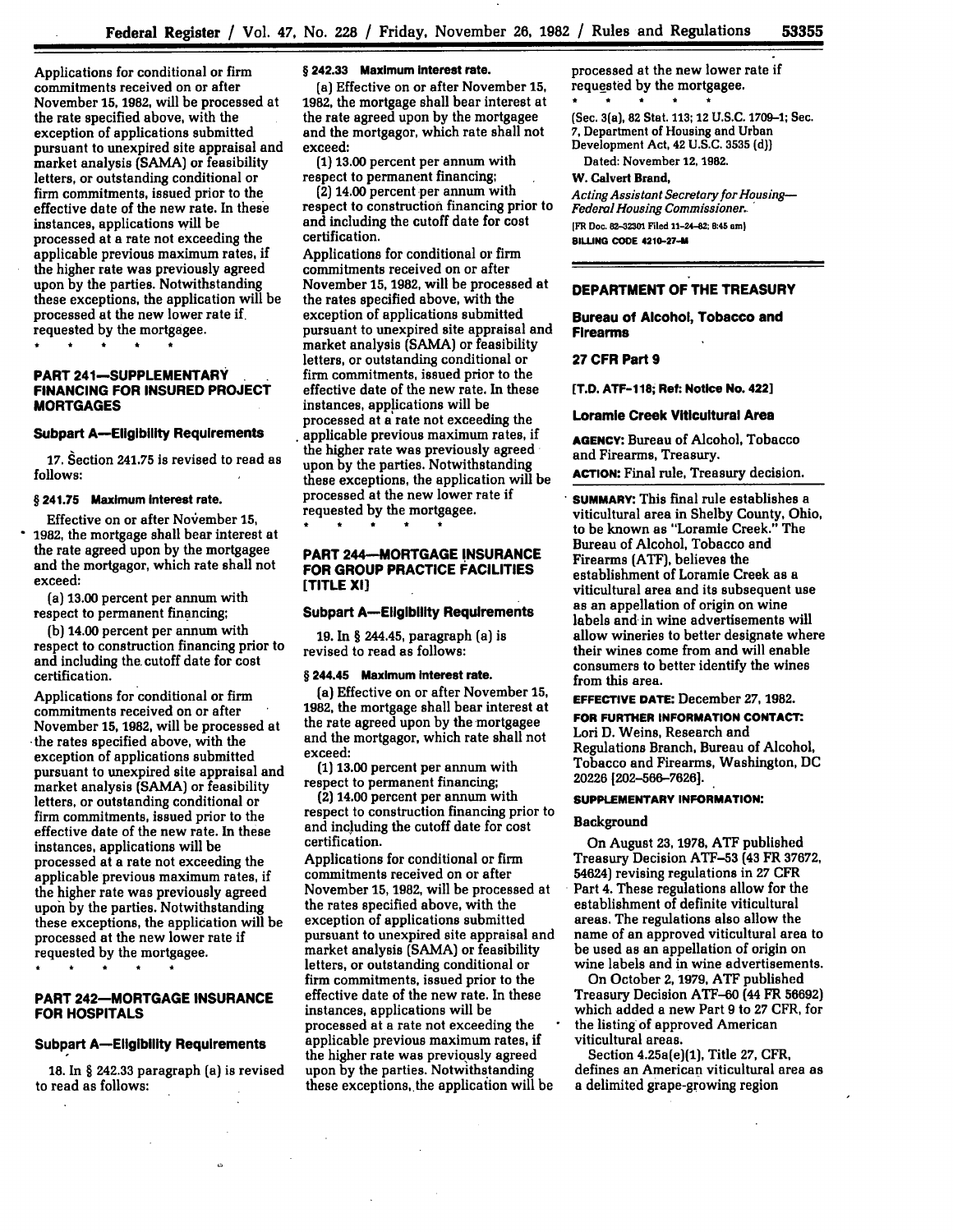distinguishable **by** geographical features. Section 4.25a(e)(2) outlines the procedure for proposing an American viticultural area. Any interested person may petition ATF to establish a grape-<br>growing region as a viticultural area.

Mr. Homer K. Monroe, proprietor of the Vinterra Farm Winery and Vineyard in Houston, Ohio, petitioned **ATF** to establish a viticultural area in Shelby County, Ohio, to be know as "Loramie Creek." In response to this petition, **ATF** published a notice of proposed rulemaking, Notice No. 422, in the Federal Register on September **1,** 1982 (47 FR **38553),** proposing the establishment of the Loramie Creek viticultural area.

## **Comments**

No comments were received during the comment period. ATF has received no information from any source indicating opposition to the petition.

## Evidence of the Name

The name of the area, Loramie Creek, was well documented **by** the petitioner. After evaluating the petition, **ATF** believes that the Loramie Creek viticultural area has a unique historical identity and that the area is known by the name "Loramie Creek."

## *Geographical Evidence*

The petition established the Loramie Creek viticultural area as a distinctive grape-growing region distinguished from the surrounding areas on the basis of soil.

The soil in the Loramie Creek viticultural area is the Glynwood-Blount Soil Association. This soil association is found on ridges and side slopes that parallel major streams and drainageways north and west of the Great Miami River. The landscape of the association is typified **by** mostly gently sloping to sloping topography of uplands. The major soils in this association formed in clay loam or silty clay loam glacial till. Glynwood soils are moderately well drained and mostly gently sloping to sloping. The Blount soils are somewhat poorly drained and occur on nearly level and gently sloping topography. Most areas of the association are used as cropland or pasture. The slope and a severe erosion hazard are the major limitations of the Glynwood soils for farming. Seasonal wetness and a moderate erosion hazard are the major limitations of the Blount soils for farming. Unless artificially drained, Blount soils are slow to dry out in spring.

The associations that surround the Loramie Creek viticultural area are the Blount-Pewamo Association and the

Blount-Pewamo-Glynwood Association. The basic characteristics of the Blount-Pewamo Association are level to gently sloping, somewhat poorly drained and very poorly drained soils formed in glacial till on uplands. The Blount-Pewamo-Glynwood Association is typified **by** level to gently sloping, somewhat poorly drained, very poorly drained, and moderately well drained soils formed in loamy glacial till on uplands.

## Boundaries

The boundaries proposed **by** the petitioner are adopted. Although ATF believes the Loramie Creek viticultural area could be expanded, to include some adjaoent areas containing the Glynwood-Blount Soil Association, we are approving the boundaries as proposed because at the present time there is no viticulture in the adjacent areas. Specific boundaries are set out in the regulatory text to § 9.62.

## Miscellaneous

ATF does not wish to give the impression by'approving the Loramie Creek viticultural area that it is approving or endorsing the quality of the wine from this area. ATF is approving this area as being viticulturally distinct from surrounding areas, not better than other areas. **By** approving the area, wine producers are allowed to claim a distinction on labels and advertisements as to origin of the grapes. Any commercial advantage gained can only come from consumer acceptance of Loramie Creek wines.

#### Executive Order **12291**

It has been determined that this final regulation is not a "major rule" within the meaning of Executive Order 12291, 46 FR 13193 (February **17,** 1981), because it will not have an annual effect on the economy of \$100 million or more; it will not result in a major increase in costs or prices for consumers, individual industries, Federal, State, or local government agencies, or geographic regions, and it will not have significant adverse effects on competition, employment, investment, productivity, innovation, or on the ability of United States-based enterprises to compete with foreign-based enterprises in domestic or export markets.

## Regulatory Flexibility Act

The provisions of the Regulatory Flexibility Act relating to an initial and final regulatory flexibility analysis **(5** U.S.C. **603,** 604) are not applicable to this final rule because the final rule will not have a significant economic impact on a substantial number of small entities. The final rule will not impose, or otherwise cause, a significant increase in the reporting, recordkeeping, or other compliance burdens on a substantial number of small entities. The final rule is not expected to have significant secondary or incidental effects on a substantial number of small entities.

## **Disclosure**

A copy of the petition and appropriate maps with boundaries marked are available for inspection during normal business hours at the following location: **ATF** Reading Room, Room 4405, Office of Public Affairs and Disclosure, 12th and Pennsylvania Avenue, NW., Washington, D.C.

## Drafting Information

The principal author of the document is Lori **D.** Weins, Research and Regulations Branch, Bureau of Alcohol, Tobacco and Firearms. However, other personnel of the Bureau and of the Treasury Department have participated in the preparation of this document, both in matters of substance and style.

### List of subjects in **27** CFR Part **9**

Administrative practice and procedure, Consumer protection, Viticultural areas, Wine.

## Authority and Issuance

Accordingly, under the authority contained in section **5** of the Federal Alcohol Administration Act (49 Stat. 981, as amended; **27** U.S.C. **205),** 27 CFR Part 9 is amended as follows:

## **PART 9-AMERICAN VITICULTURAL AREAS**

Par. **1.** The table of sections in 27 CFR Part 9, Subpart C, is amended to add the title of § 9.62. As amended, the table of sections reads as follows:

## **Subpart C-Approved American Viticultural Areas**

Sec.  $\ddot{\phantom{1}}$ **9.62** Loramie Creek.

Par. 2. Subpart **C** is amended **by** adding § **9.62** to read as follows:

## **Subpart C-Approved American Viticultural Areas**

## **§ 9.62 Loramle Creek.**

(a) *Name.* The name of the viticultural area described in this section is "Loramie Creek."

(b) *Approved map.* The approved map for the Loramie Creek viticultural area is the U.S.G.S. map entitled "Fort Loramie